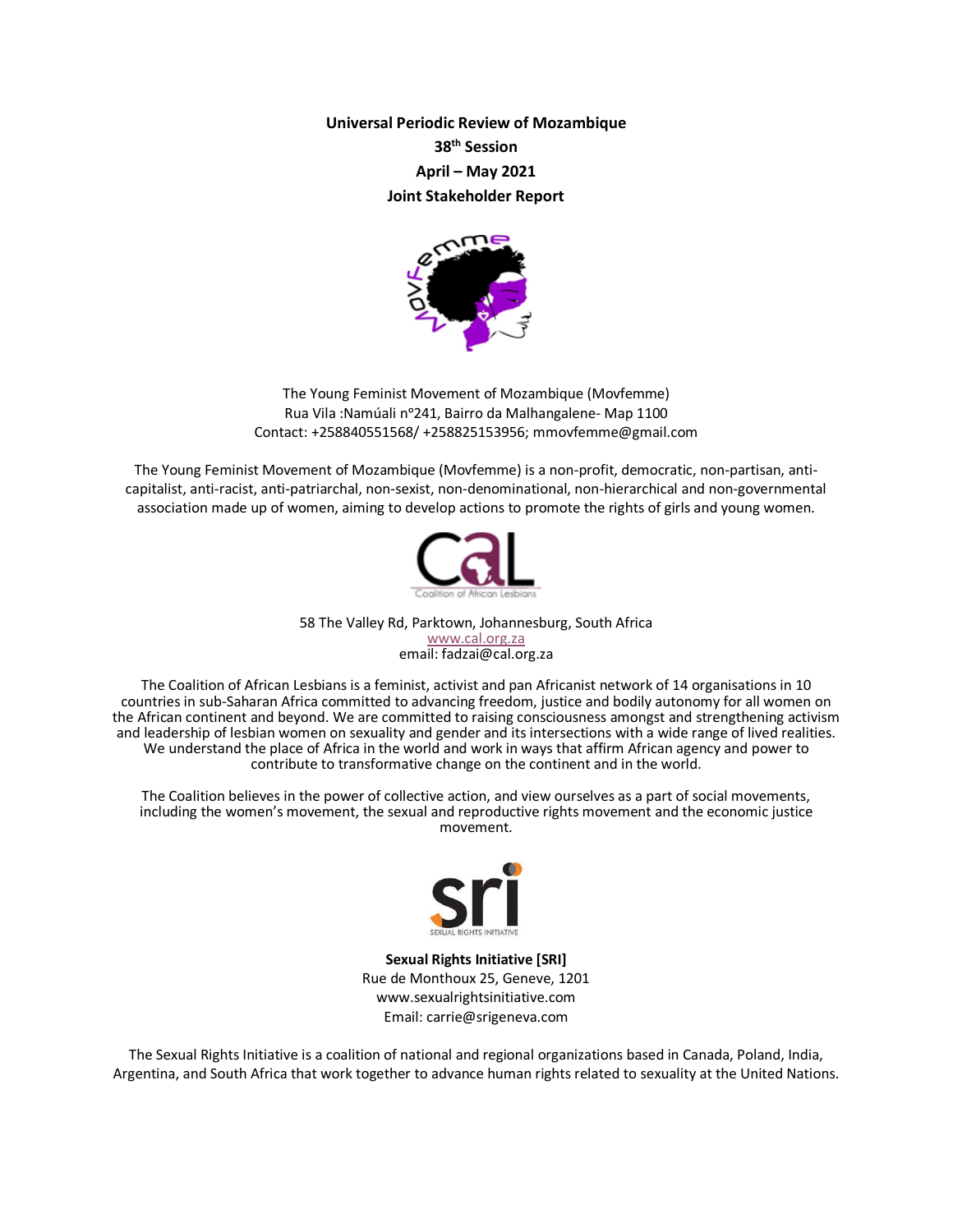**Key words:** human rights; gender-based violence; militarization; access to health; sexual orientation, right to education, women's rights

### **Executive Summary**

1. This report is jointly submitted by the Young Feminist Movement of Mozambique, the Coalition of African Lesbians and the Sexual Rights Initiative. It examines various violations of human rights in Mozambique, focusing on gender equality; gender-based violence; access to health services and information; right to education; and sexual orientation, gender identity and expression.

## **Background**

- 2. Mozambique still faces enormous challenges for the full realisation of human rights stemming mainly from its economic and social situation. Despite the great economic and social expectations brought about by large international investments in the extractives industry, poverty still characterizes a large part of the Mozambican population. However, the protection and fulfillment of human rights cannot be held hostage to economic and social development.
- 3. In recent years, several situations have contributed to the country's development becoming almost stagnant despite foreign investments. There is a public debate and discussion of hidden national debts that culminated in the arrest of the former Minister of Finance, arising from charges of corruption and abuse of power.
- 4. The Cabo Delgado Insurgents, which began in late 2016, have since sown fear and terror in that province, forcing over 300,000 people to leave behind everything they have been building over their lifetime and who are now internally displaced.
- 5. Military-political conflicts began in the northern zone after the death of the president of the largest opposition party. Violence was perpetrated by a group of armed men dissatisfied with the new party leadership, and they killed and assaulted people in north Mozambique. This had great economic implications as it affected the work and circulation of citizens and traders in that area.
- 6. In 2019, Mozambique was hit by two devastating cyclones Cyclone Idai and Keneth in the central and northern areas respectively. This situation completely destroyed and disoriented the lives of the affected communities, leaving them homeless and without resources, resulting in a large death toll, with many children orphaned.
- 7. Although all of Mozambique had to endure these conflicts and disasters, they have a drastic and disproportionate effect on women, youth and IDPs, among others. This report is presented with urgency to accept and implement recommendations focused on securing human rights for every person in Mozambique, and ensuring no-one is left behind.

# **Gender equality**

- 8. Mozambique received and accepted all of the following recommendations from the 2nd UPR cycle:
	- Modify the law on inheritance to prevent discrimination against widows, and guarantee right to all properties including the right to own land. (Spain) **fully implemented**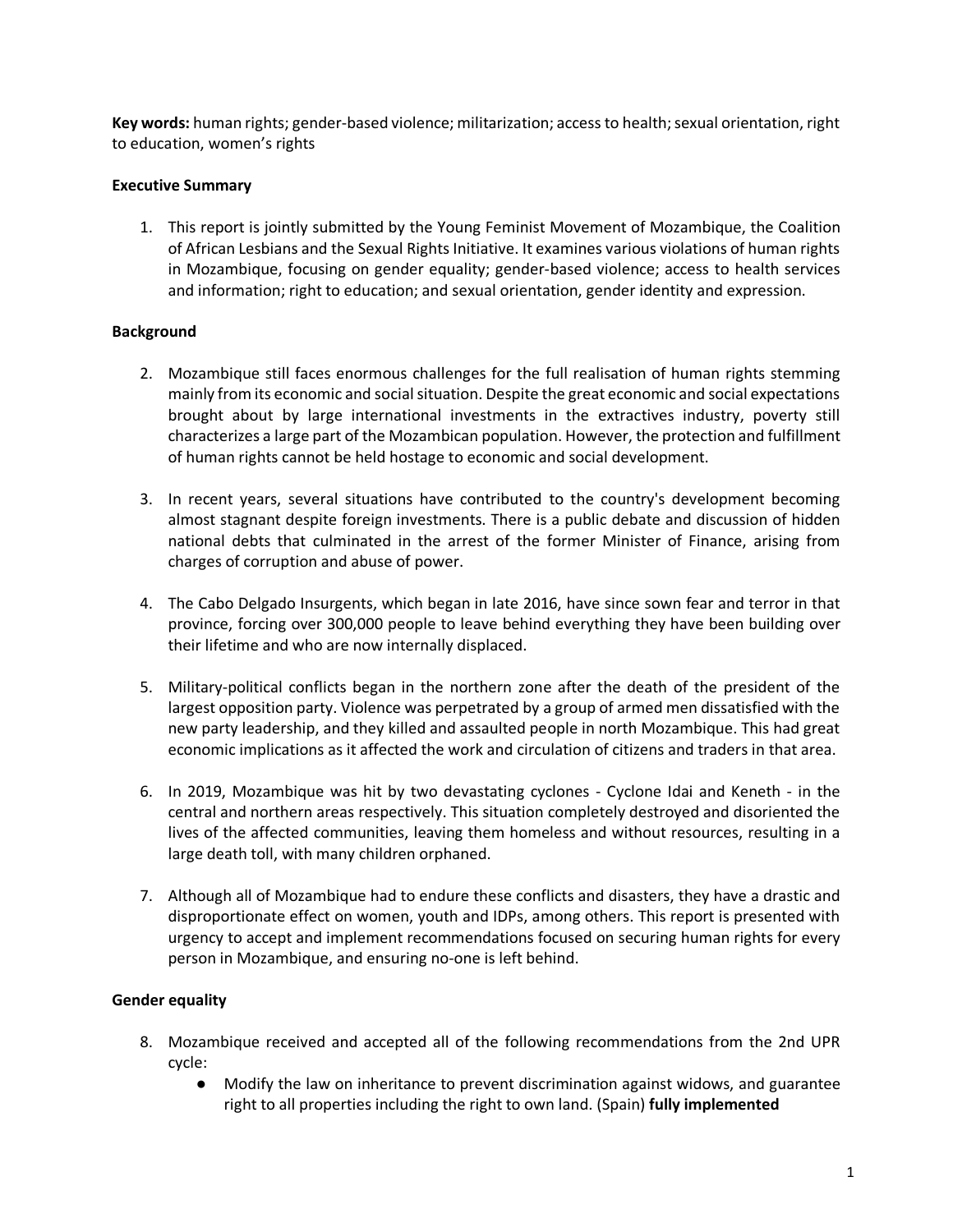- Continue its efforts to increase the percentage of women in decision-making positions. (Myanmar) **partially implemented**
- Ensure the mainstreaming of gender equality in all its policies and increase the representation of women in decision-making positions at the local level. (South Africa) **partially implemented**
- Take measures to fight discrimination against women particularly in rural areas. (Senegal) **partially implemented**
- 9. Despite the commitments made by Mozambique during its last review and the positive developments outlined in this report, gender inequality continues to be pervasive in every sphere of society, especially in decision-making roles.
- 10. The Constitution of the Republic of Mozambique recognizes, since 1975, equality between men and women in all areas of political, economic, social and cultural life. Likewise, equal rights and opportunities between men and women are reflected in the various international instruments that the country has ratified in the area of gender, including the United Nations Convention on All Forms of Discrimination Against Women (CEDAW), the United Nations 2030 Agenda and the SADC Protocol on Gender and Development. In order to consolidate these instruments and guarantee their operationalization, the Government approved, through Resolution No. 19/2007, the Gender Policy and Implementation Strategy which establishes guidelines for gender equality. Therefore, under various international and national instruments, and through the accepted recommendations from previous cycles, Mozambique has a heavy obligation to elevate and sustain the status of women in society.
- 11. Patriarchy is pervasive and entrenched in Mozambican society. Men are accorded rights, privileges, authority and power. Women are considered subordinate to men - a social construction to which they are subjected to and expected to conform to from birth. This power imbalance results in women being discriminated against or excluded at different levels, ranging from receiving an education to participation in decision-making processes about their future and the future of their communities. In addition, the feminization of poverty, and the greater incidence of diseases such as HIV/AIDS without proper health care, prevent women from enjoying their rights. Women face restrictions and discrimination in every sphere of their life and throughout their lifetimes. As part of the gender norms and expectations, women are expected to provide all the unpaid reproductive labour and are often restricted to this role. Although, in principle, human rights are rights for all, and equality is guaranteed under the Constitution, women enjoy few of these rights.
- 12. There have been achievements in the realm of women having some decision-making power, including the creation of the Office of the Parliamentary Woman, the Office for the Assistance of Women and Children Victims of Violence, and the Ministry of Women and Social Action and its various departments. The political participation of women has improved in recent times, but it is not enough. Leadership positions are often held by men as it is believed that men are better able to perform political work. There will only be equality in the political sphere when there is representation of one woman for one man (Zebra Model<sup>1</sup>), including in leadership positions.

 $1$  see https://africa.unwomen.org/en/news-and-events/stories/2020/08/un-women-supports-the-implementationof-zebra-model-in-mozambique.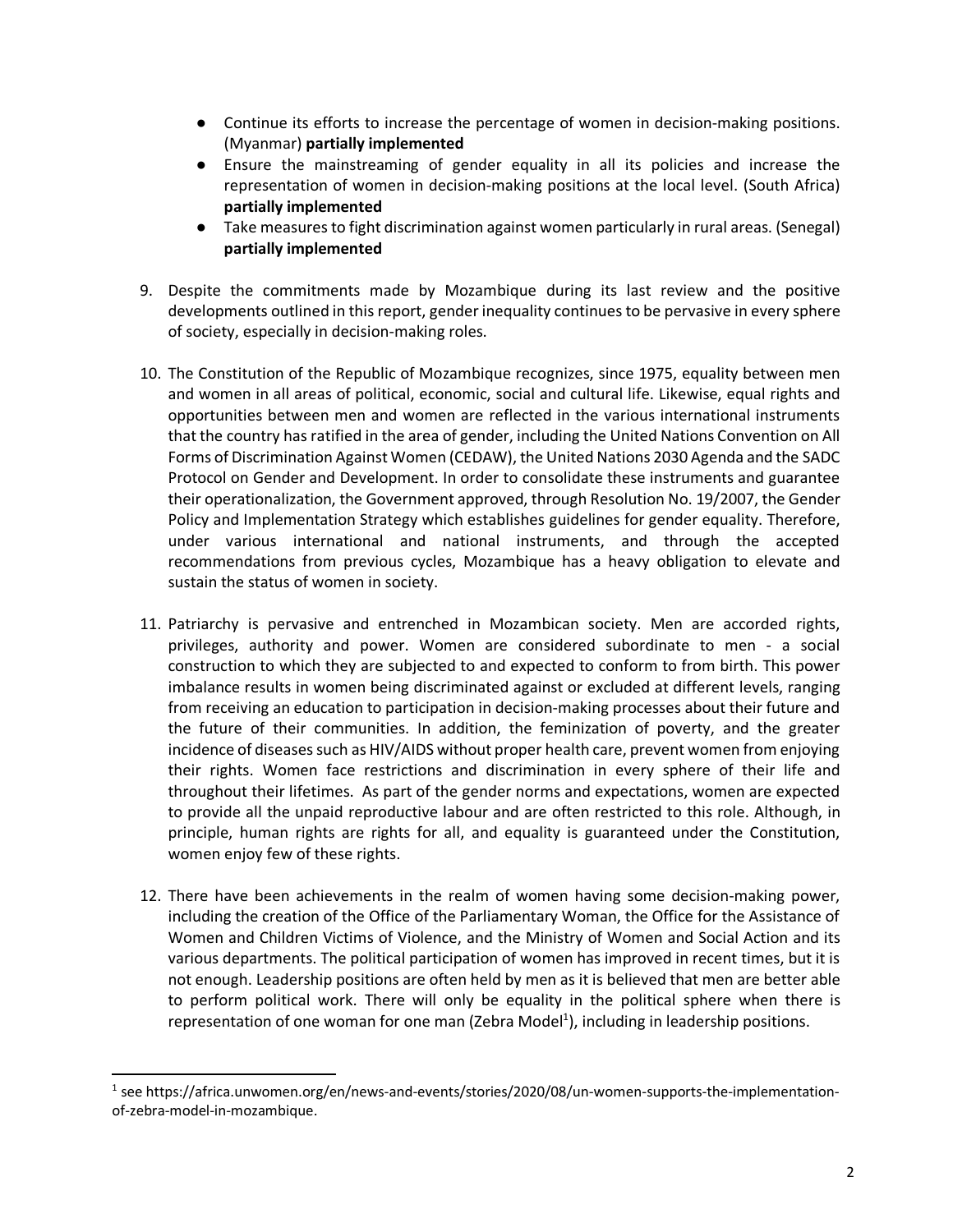13. Women also have to deal with socio-cultural barriers, such as the socialization to be submissive, and societal and familial expectation to get married, have children and work at home. This is a complicated issue as it intersects with various other problems faced by girls and women, such as early forced marriage, lack of education, lack of access to contraception, lack of access to sexuality education and information, and lack of support from society. For instance, many early forced marriages result in pregnancies, forcing girls to exit schools and formal education. These girls rarely return back to school and are confined to stay home to complete childcare and household responsibilities. Even if there is an opportunity to work outside the house, they can only take up informal businesses due to their lack of education and work experience. They are deprived of their right to choose the life they want, when to get married, when to start a family, when to complete their education and when and how to work. They continue to exist in a cycle of poor finances, health and well-being, and leave the same circumstances for future generations.

#### Recommendations

- Adopt legislation to establish the principle of gender parity in the composition and leadership of all decision-making positions particularly in rural areas.
- Enforce legal and political frameworks to guarantee the rights of women as enshrined in international and national instruments, with a particular focus on young girls.

## **Gender-based violence**

- 14. Mozambique received and accepted all of the following recommendations from the previous cycle:
	- Strengthen the implementation of existing legislation and promote awareness-raising activities aimed at protecting women's rights, at increasing girls' enrolment rate in schools and fighting against all forms of violence against women, including domestic violence. (Italy) **partially implemented**
	- Take appropriate action in order to combat all forms of discrimination and violence against women and girls. (Cyprus) **partially implemented**
	- Strengthen measures to eliminate gender-based violence against women. (Myanmar) **partially implemented**
	- Adopt effective mechanisms to implement the existing legislation which protects women and children. (Uruguay) **partially implemented**
- The Law on Domestic Violence Practiced Against Women, Law No. 29/2009, appeared in the wake of the commitment assumed by the Mozambican State, by ratifying various international instruments including CEDAW. After 11 years of implementation of this law, there have been some achievements, but many challenges still persist. In addition to giving visibility to a previously hidden problem, the law brought greater awareness of women's rights and changed the perspective of culturally defined roles and responsibilities for men and women at home. The creation of Office for the Assistance of Women and Children Victims of Violence is also seen as an improvement in helping victims.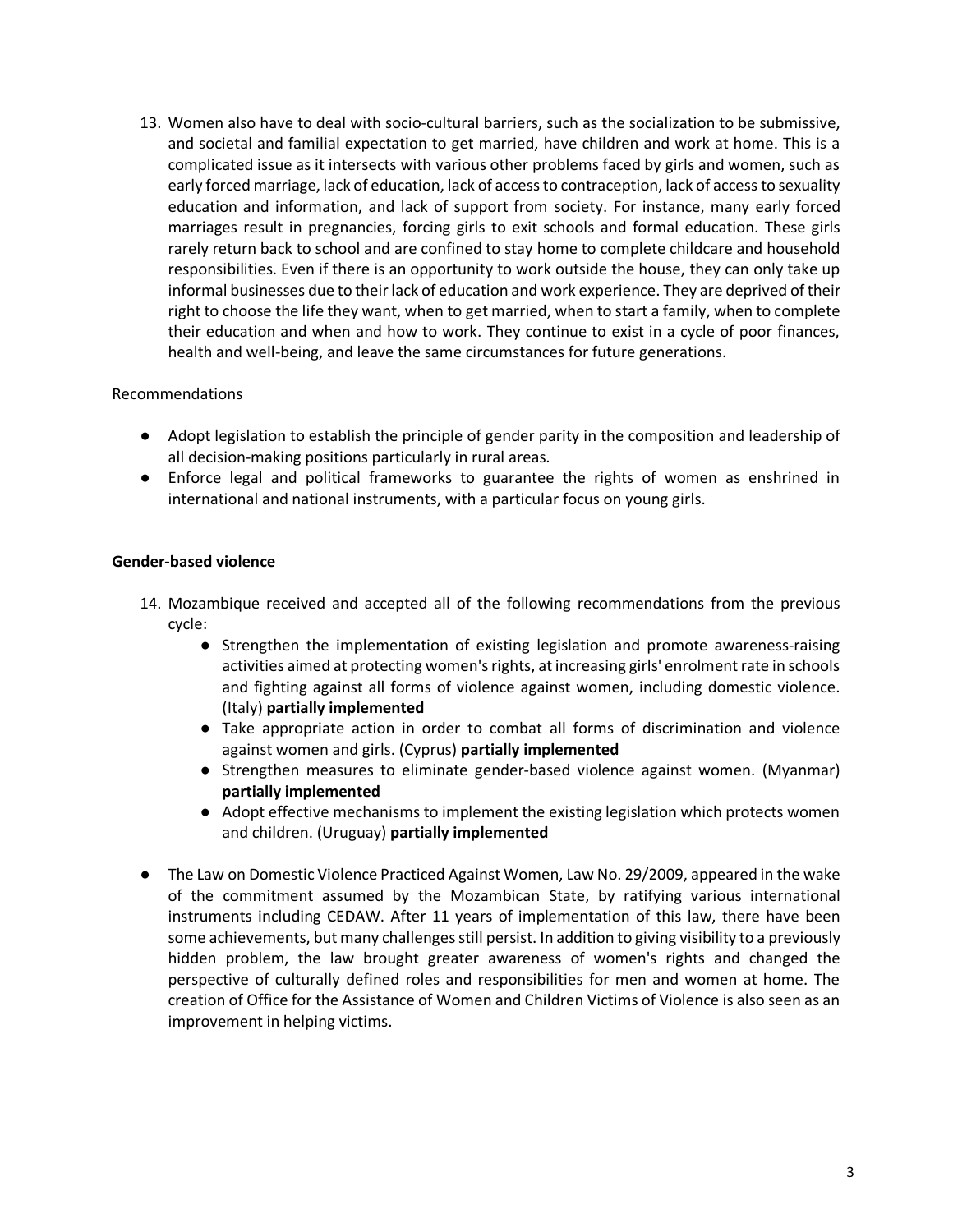15. The number of cases of domestic violence continue to be frighteningly high, but the number of reported cases is also increasing. According to the Ministry of Health, there was a 71 percent increase in records of victims of domestic violence in health facilities in 2018.<sup>2</sup>

> "The data is reflected as a very real situation, which is happening in our country, a very high incidence of violence in society, derived from the increase in the awareness of women about their rights, the increase in the awareness that they have the possibility to live and they must live a life free of violence. And this increase in awareness may in some way also be generating an increase in reporting in cases of violence."<sup>3</sup>

- 16. Inefficiency and corruption within formal systems continue to be major issues for resolution of cases of gender-based violence. Even though there is an increase in reporting of cases, there are challenges such as the time-consuming case referral system which makes this process even more frustrating for survivors. There are also many 'informal' ways around the legal system and perpetrators often find ways to delay or stop the process. Most survivors never get justice through formal justice systems.
- 17. Women also suffer disproportionately during conflicts. As existing inequalities are magnified and social networks break down, women become more vulnerable to sexual violence and exploitation. Women in Mozambique, particularly in the Cabo Delgado province continue to struggle at the hands of the armed forces. Despite calls for independent investigation into the recent extrajudicial killings of many women, the government has not responded. There are no specific laws for protection of women from violence - perpetrators in uniforms roam freely with impunity. Further, the fear of reprisals often forces women to endure in silence.
- 18. Armed conflicts have serious consequences on physical and psychological health, and the social and professional development of people and communities. As stated by one of the interviewees for the preparation of this report, the victims have permanently been waiting for "a future that never came."

#### Recommendations

- Adopt targeted legislation and policy to expedite domestic violence cases through formal police and judicial systems, with guaranteed protection from reprisals for victims.
- Establish state-funded shelters for victims of violence, particularly in rural and conflict-ridden areas, with guaranteed capacity and equipped with gender-specific resources and services.
- Launch an independent investigation into violence and extrajudicial killings by armed forces.

#### **Access to Health Services and Information**

19. Mozambique received and accepted all of the following recommendations from the previous cycle:

 <sup>2</sup> see: https://www.wlsa.org.mz/artigo/aplicacao-da-lei-de-violencia-domestica-em-mocambiqueconstrangimentos-institucionais-e-culturais-a-experiencia-dos-tribunais/

<sup>3</sup> see: https://www.wlsa.org.mz/artigo/aplicacao-da-lei-de-violencia-domestica-em-mocambiqueconstrangimentos-institucionais-e-culturais-a-experiencia-dos-tribunais/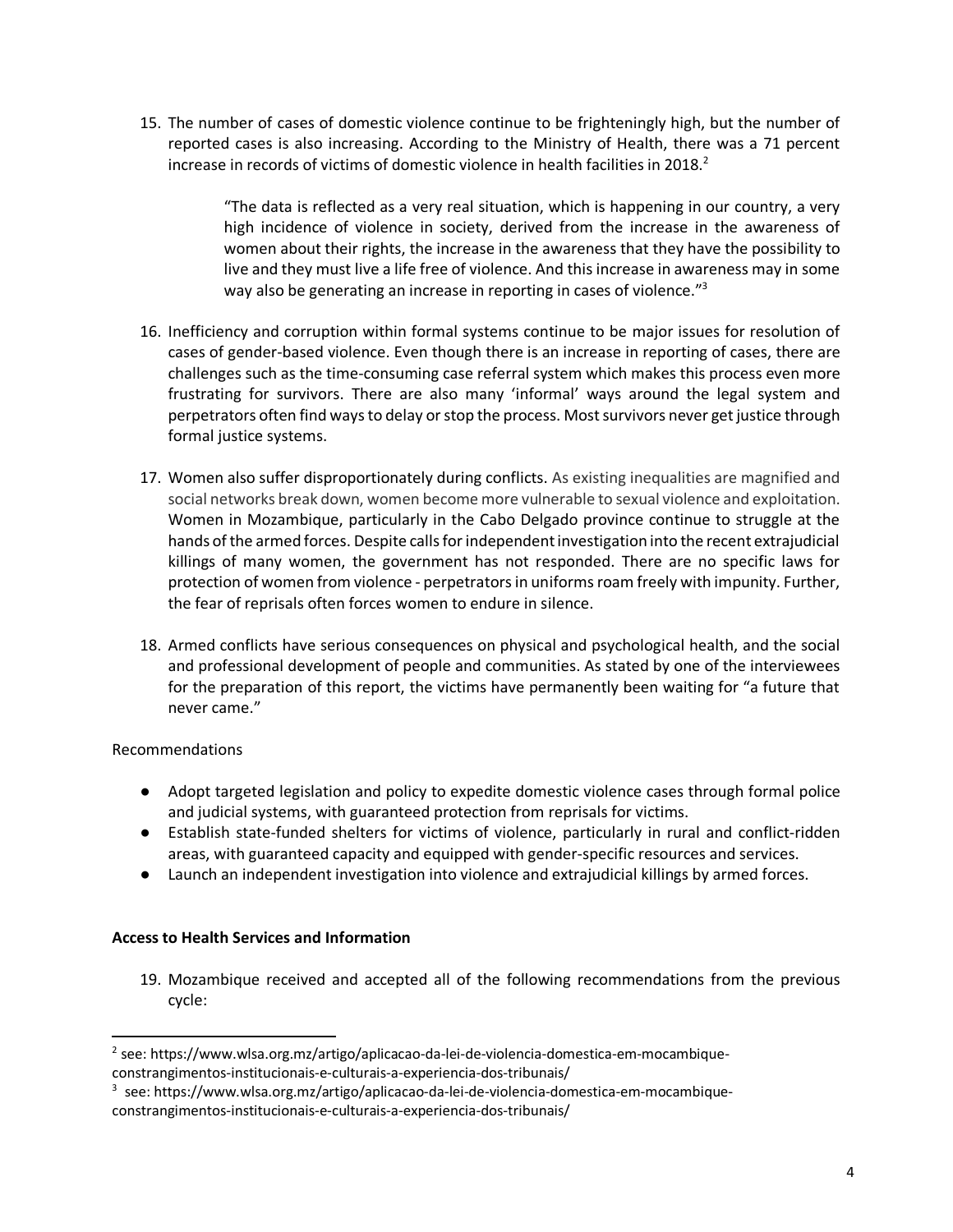- Ensure that all women have access to quality sexual and reproductive health services, including comprehensive sexuality education and modern contraceptive methods. (Slovenia) **partially implemented**
- Take all necessary steps to ensure that the availability of safe abortion services can be guaranteed, and to sensitize communities to the problems of unsafe abortion. (Netherlands) **partially implemented**
- Continue its efforts to improve health services, especially for vulnerable women and children with HIV/AIDS. (Thailand) **partially implemented**
- Continue its efforts in combating extreme poverty, malnutrition and maternal and child mortality. (Bangladesh) **partially implemented**
- 20. Religious and traditional leaders play a big role in spreading non-scientific false, misleading and stigmatising information about sexual and reproductive health. There is also an absence of comprehensive sexuality education and other rights and evidence based information about sexual and reproductive health and rights. As a result there is widespread lack of knowledge on the origin of HIV/AIDS, prevention of sexually transmitted diseases, and family planning; the impact of multiple partners and polygamy on sexually transmitted diseases, including HIV/AIDS; the belief that more children represent increased potential for wealth and income for the family; and early forced marriage. Some religious institutions and teachings are resistant to family planning, and prohibit condom use. Culture, along with lack of accurate information and access, lead to shocking outcomes, such as only about 12 percent of women are estimated to be using modern contraception.
- 21. Traditions and culture continue to have a strong influence on Mozambican society. For instance, polygamy is legal, accepted and considered a traditional practice. Culturally, a man's wealth is measured by the number of wives and children, as it is a way of demonstrating their 'virility' and ensuring some security in their old age. Enshrined in cultural practices, the instrumentalization of girls' bodies and the lack of appropriate information on sexual and reproductive health, results in high rates of early and forced marriages and pregnancies. Mozambique continues to be on the list of 10 countries with the highest rate of child marriages in the world.
- 22. Sexual and gender-based violence, early and forced marriages and barriers to sexual and reproductive health are manifestations of inequality of power between men and women. The cost of this inequality is high and affects everyone: it prevents half the population from fully participating in society, puts enormous pressure on health and justice systems and slows down economic and social development. The consequences last for generations.
- 23. The cultural practice of Levirate, consisting of mandatory surrender and marriage of widows to their deceased husband's brother, continues to put women's health and well-being at risk through unwanted pregnancies and transmission of sexually transmitted diseases, including HIV.
- 24. Maternal mortality rates are concerningly high with over 4000 deaths every year. Health systems have insufficient capacity, and there is a lack of quality health care during pregnancy, childbirth and the postpartum period. The government needs to not only address these challenges directly by allocating set budgets, and providing better training health care professionals, it also needs to address challenges faced by individual women such as lack of finances for medical care, child care responsibilities, poor proximity to health facilities, etc. Most poor, rural and IDP women fail to access quality information, contraceptives, and care for pregnancies and overall health.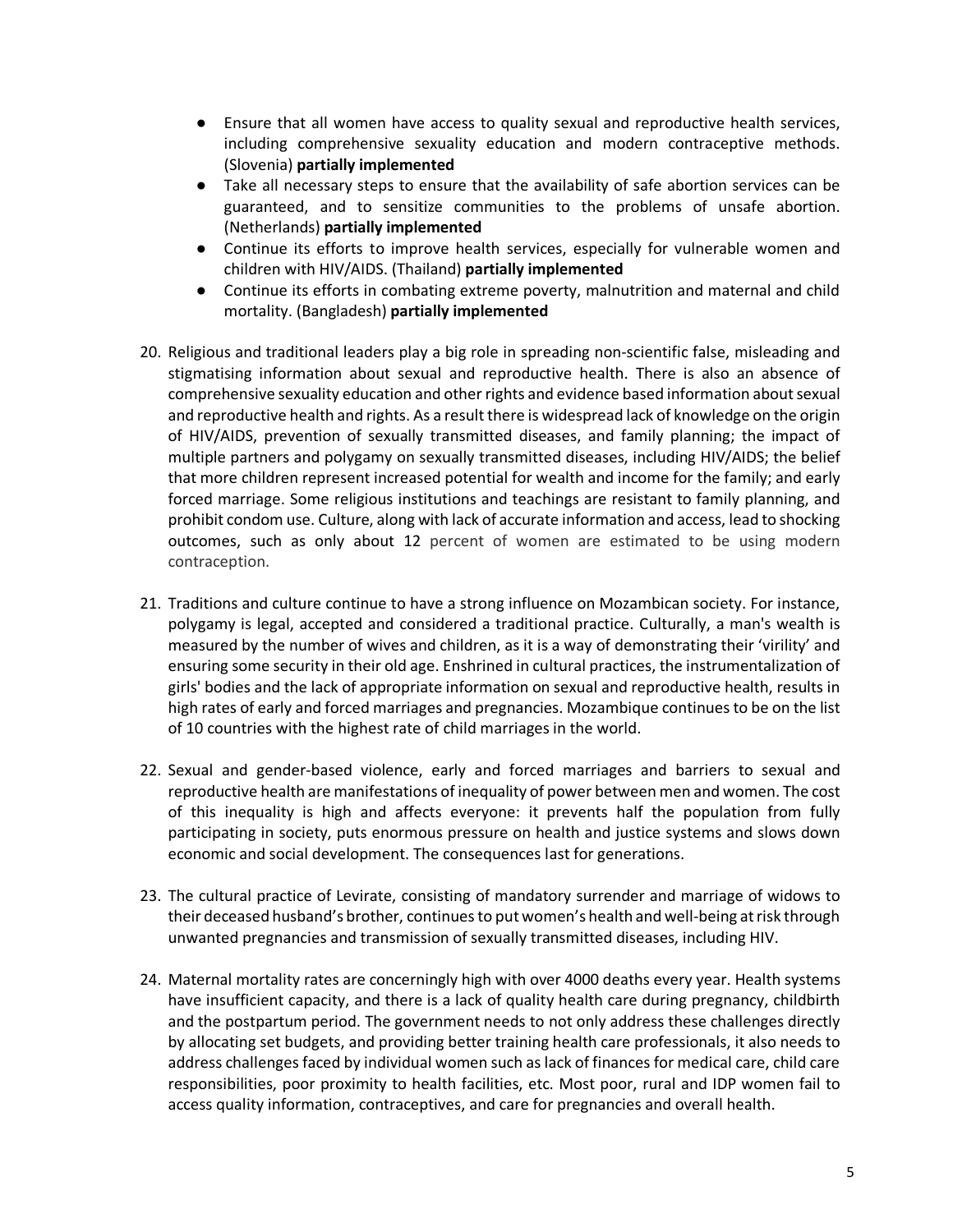The impact of poor sexual and reproductive health and rights information is particularly pronounced on young people. The estimated HIV prevalence for women of 15-24 years is over twice that for men. Although strides have been made towards decreasing the number of teen pregnancies, these numbers continue to be concerningly high. Further, the lack of access to facilities that provide information and services for abortion can lead to attempts of unsafe abortions, with a high risk of maternal morbidity and mortality.

- 25. Mozambique has a program called Geracao Biz and SMS Biz, which promotes the participation of young people and teenagers in decision-making, especially in the areas of HIV prevention and sexual and reproductive health. The initiative is part of the National Geração Biz Program, led by the Ministry Youth and Sports. Despite having this program in place to expand and disseminate sexuality information and education, this program is failing in making a difference. The challenge lies in accessing mediums to connect with youth, for example, through media, TV, radio, etc. The methods of connecting and dissemination information need to be re-assed to fit the needs of today's youth.
- 26. Comprehensive sexuality education needs to be included in school curriculums starting in primary education. There also needs to be a particular focus on urban areas and there is higher incidence of early pregnancies. However, as attendance and retention of youth in schooling is quite poor, programs like Geracao Biz and SMS Biz need to be relaunched to be able to reach youth on different medias and throughout the country.

#### Recommendations

- Ensure that all women have access to free, quality sexual and reproductive health services, including comprehensive sex education and modern contraceptive methods and safe abortion. Allocate a generous budget to achieve this goal, especially for rural and conflict-ridden areas.
- Include comprehensive sexuality education as a stand-alone subject in school curriculum. Ensure that the contents are designed in consultation with youth and organizations working on SRHR issues, with integration with programs like Geracao Biz and SMS Biz.

#### **Right to Education**

- 27. Mozambique received and accepted all of the following recommendations from the previous cycle:
	- Operationalize gender strategy in education, including early education, in order to combat female illiteracy and child, early and forced marriages. (Finland) **partially implemented**
	- Establish the minimum age of marriage at 18 years old, and introduce mechanisms to reduce the incidence of child marriage. (Slovenia) **fully implemented**
	- Sensitize traditional chiefs, religious leaders, women's groups and youth about the consequences of early and forced marriage of girls, and adopt laws and regulations preventing and punishing cases of violations. (Benin) **partially implemented**
	- Ensure effective implementation of the new National Strategy to prevent and eradicate early marriages. (Italy) **partially implemented**
	- Take the necessary measures to eradicate discrimination against girls in the education system. (Namibia) **partially implemented**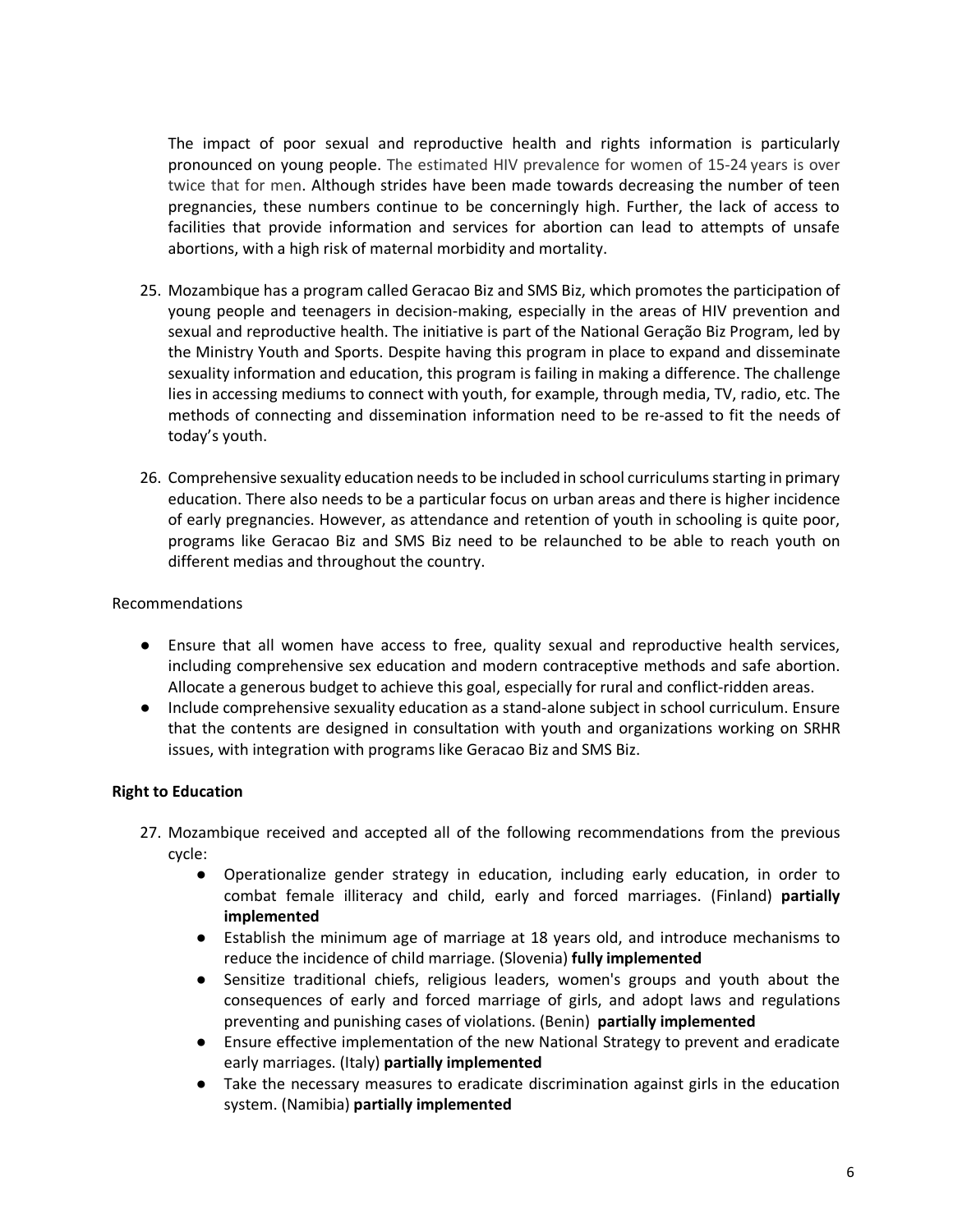- 28. Mozambique's overall literacy rate is estimated to be around 47 percent, with male literacy at 60 percent and female literacy at 28 percent. This statistic is particularly alarming as 94 percent of girls are enrolled in primary school. There are major challenges retaining girls in schooling as half of them drop out by grade 5. Only 11 percent continue through secondary school, and shockingly, only 1 percent continue on to post-secondary education.
- 29. As mentioned in the Gender Equality section, women and girls are facing numerous intersecting problems. Forced early marriages and early pregnancies are big factors in girls dropping out of school. There is a severe lack of support and resources to help these girls return back to school, including economic incentives, child care, etc.
- 30. Most regions in Mozambique follow cultural and traditional norms, and girls are reduced to either a burden that needs to be alleviated through forced early marriage, or are completely erased with no targeted services or education for sexual and reproductive health and rights. Receiving a quality education can transform girls' lives and the country itself, and should be made a priority by the government.

#### Recommendation

● Create an awareness campaign on the right to education, increasing literacy rate and retaining girls in school, targeting youth, parents, guardians and community leaders.

#### **Sexual orientation, gender identity and expression**

- 31. Mozambique received the following recommendations from the previous cycle and all were noted/not accepted:
	- Revise laws to expressly prohibit discrimination on the basis of sexual orientation, gender identity and intersex status. (Australia, unclear response)
	- Strengthen mechanisms to prohibit discrimination against vulnerable groups, including persons with albinism; and ensure non-discrimination on applications for accreditation by civil society organizations, including organizations such as LGBT Association of Mozambique. (Canada, rejected)
	- Include sexual orientation and gender identity amongst illegal criteria for discrimination, in social, economic and political life and eliminate norms prohibiting consenting sexual relation between adults of the same sex. (Chile, unclear response)
	- Agree to the registration of LAMBDA (the Association for Defence of Sexual Minorities) as an official NGO. (UK, unclear response)
- 32. Mozambique provided unclear responses for all recommendations to do with sexual orientation, gender identity and expression. They stated that as article 35 of the Constitution guarantees equal and same rights for all, no one is discriminated against in Mozambique on the basis of their sexual orientation.
- 33. The Report of the Independent Expert on protection against violence and discrimination based on sexual orientation and gender identity, from their visit to Mozambique in 2018, also stressed that international human rights mechanisms' recommendations related to sexual orientation and